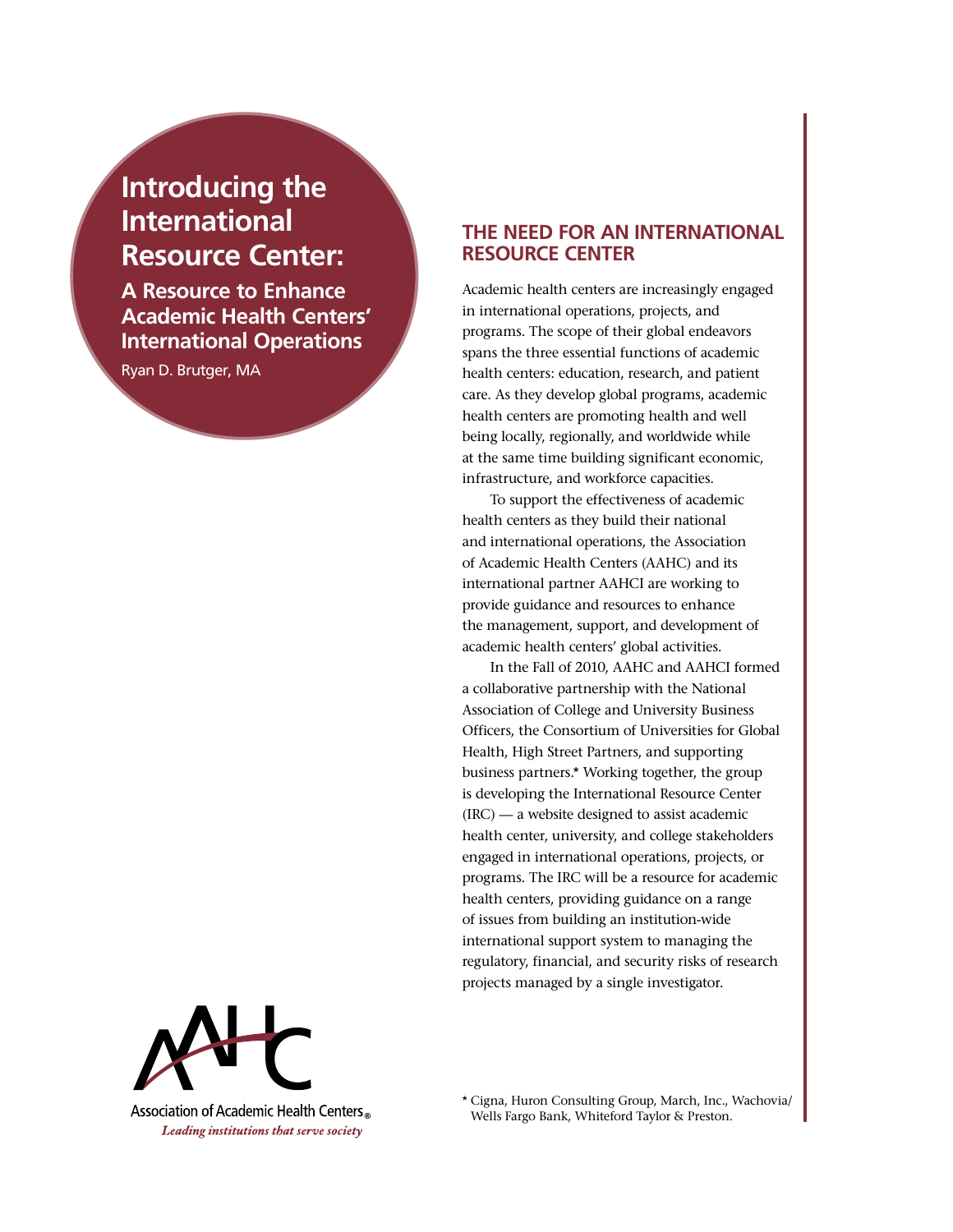## **One-Stop Web Resource for Academic Health Center International Activities**

The IRC is unique in that it provides a consolidated "one-stop-shop" to research and compare strategies for managing global operations. In designing the IRC, AAHC, AAHCI, and its partners focused on developing a user-friendly portal with a wide array of information to assist institutions that are either establishing their first international program or already have a wellestablished and diverse international presence.

Developed with the input of more than twenty universities and academic health centers, the IRC specifically addresses job responsibilities and concerns of senior leaders and their staff across the academic health center, including but not limited to administrative and fiscal officers, legal and compliance specialists, and human resource, risk management, and research leaders. For example, a human resource specialist, legal counsel, or compliance officer will be able to easily access guidelines and resources about employment, benefits, and tax information relevant to hiring a foreign employee, contracting abroad, or sending a U.S. employee to a foreign country. Indeed, the IRC addresses the concerns of a wide range of stakeholders impacted by international operations and provides a forum for institutions to learn from their peers.

The IRC is designed to advance the operation and management of existing and expanding international programs. It also equally ensures that those institutions engaged in initial or new international projects can learn from the shared knowledge of their peers, without having to re-invent protocols and guidelines that have already proven successful at other colleges, universities, and academic health centers.

The IRC provides guidance and resources on a range of topics that include:

- • Institutional Policies and Procedures to Manage International Activity
- • Employee and Student Safety and Emergency Preparedness
- • Purchasing Goods and Services Abroad
- Complying with Corporate and Reporting Laws Abroad
- Leasing, Purchasing, and Insuring Facilities and Property Abroad
- Hiring Host Country Legal Counsel
- Registering for Legal Status Abroad
- Partnering with Another Institution
- Opening, Maintaining, and Closing Bank Accounts Abroad
- Compensating Human Subjects for Research Conducted Abroad
- Terminating Employees Abroad
- Hiring Expatriate Employees and Foreign Employees Abroad

## **Utilizing the IRC: Simplifying the Process of International Operations**

The following sections provide a brief overview of some of the content areas covered by the IRC. These are just a few of the many issues that will be available on the website, and represent a surfacelevel review of the guidelines, practices, and resources that will be available.

#### **Getting Started**

For academic health centers that conduct international activities, or are considering doing so, the engagement of senior leadership plays an important role in determining the strategic objectives of international programs. Senior leadership involvement in developing the objectives and scope of international programs can help identify where international activities fit in the broader strategic plan of the academic health center and university. This priority-setting is important when determining the magnitude and nature of resources that will be committed to developing and maintaining international programs.

To facilitate their expanding international portfolios, many senior leaders of academic health centers, universities, and colleges are developing coordinated international program management and support systems. These systems vary from one institution to another, ranging from consolidated centers or institutions to loose conglomerations of contact points throughout the institution. Regardless of the design of the management and support system, having a network or

Introducing the **INTERNATIONAL** Resource Center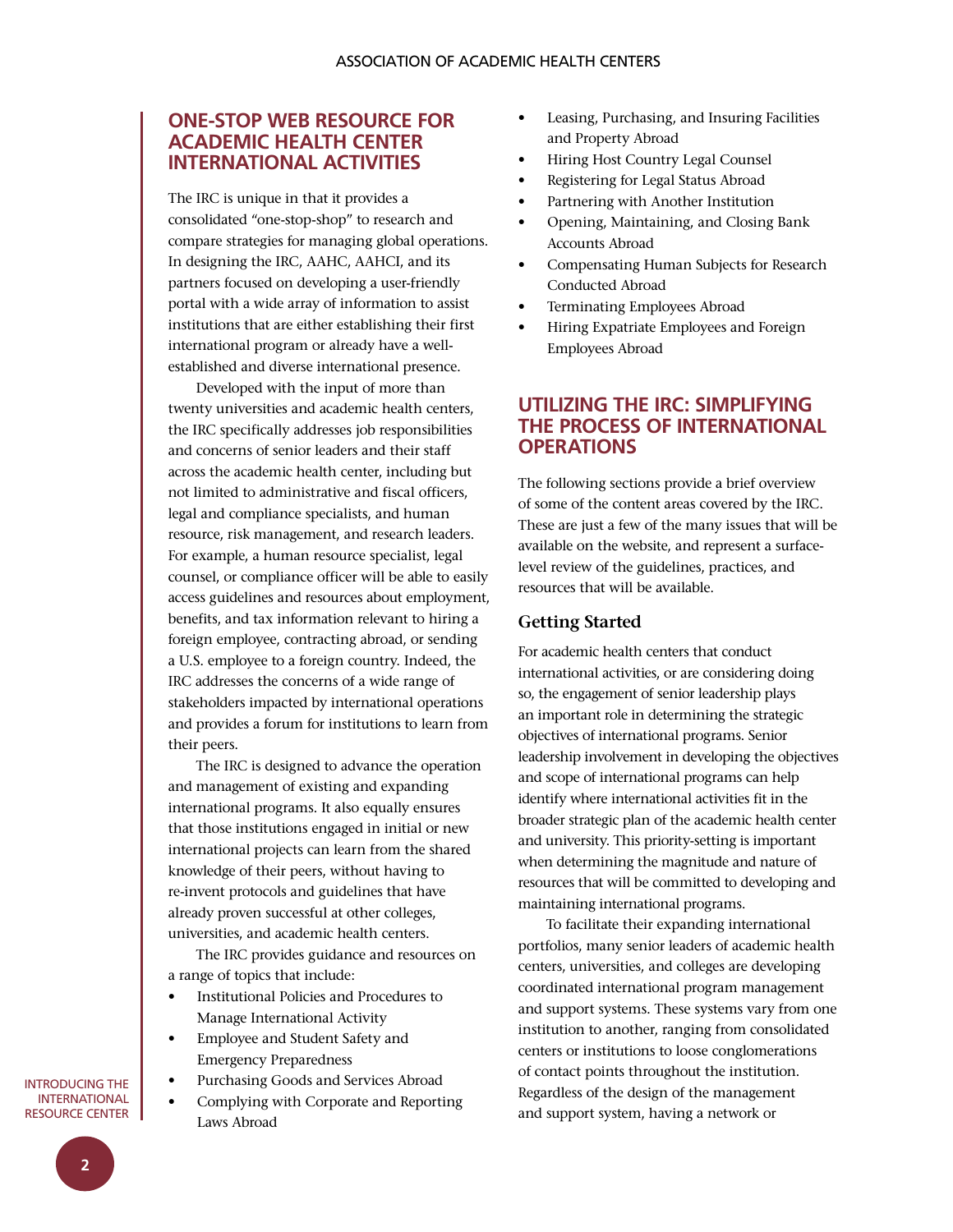organizational structure with consistent points of contact, program evaluation procedures, and systems designed to identify and track the establishment and development of international operations is critical to the efficient management of an international portfolio.

#### **Initiating International Partnerships**

Many academic health center leaders have found that forming partnerships with a school, government, or other entity in a foreign country is an effective way to pursue operations abroad. Depending upon the legal requirements for doing business in a country, forming partnerships can simplify the process of hiring local employees and, in some cases, may allow the institution to avoid the often complex process of registering for legal status in a foreign country. The specific advantages and disadvantages of forming partnerships depend upon the particular goals and challenges of the given project.

There are a number of common challenges and areas of concerns that require attention when forming international collaborations. One of the most challenging and important steps in building a successful partnership is applying due diligence when choosing a foreign partner. It is essential that all partners are fully aware of with whom they are working, the reputation of the partner(s), and the risks and liability associated with the partnership. Because many collaborations are developed through personal relationships, often initiated by faculty, the framing of the relationship takes place without full consideration of the legal, financial, and administrative responsibilities for the initiative. In many situations, potential challenges can be avoided through proper due diligence, such as establishing clear guidelines and understandings of the expectations and responsibilities of the partnership. Early consultation between senior leaders and those

"Many academic health center leaders have found that forming partnerships with a school, government, or other entity in a foreign country is an effective way to pursue operations abroad."

spearheading the formation of a partnership can ease the process by preemptively addressing potential areas of concern.

#### **Assessing Risk Management**

As academic health centers expand their presence and operations abroad, they also increase their risk profile. Risks associated with conducting international operations may take many forms and be derived from multiple factors, such as the physical security of students and employees abroad, increased liability for property in foreign countries, or even the potential negative impact on the institution's reputation of having its name associated with an international program.

Regardless of the nature of the international program, it is important to assess the presence and probability of risks and manage them accordingly. For example, when managing security risks of students, faculty, and employees abroad, InterAction, an alliance of U.S.-based international nongovernmental organizations, suggests in their *Minimum Operating Security Standards* that, "security plans should be reasonably related to the organization's mission, mandate, commitments, and mode of operation …"1 These factors depend on the country of operation, knowledge and experience of personnel abroad, the nature of the operation, and a host of other factors that should be identified and analyzed prior to and throughout the administration of international programs.

#### **Accessing Country-Specific Information**

The IRC also provides a consolidated portal with links to information on local practices, regulatory requirements, and essential information for doing business abroad. The country and regionspecific resource section includes information and links about:

- General Country Information
- • Embassy Information
- **Entry and Exit Requirements**
- **Employee Hiring and Termination Resources**
- Crime and Safety
- Legal Information
- **Banking Requirements**
- Procurement Information
- • Corporate Tax and Reporting Information

#### Introducing the **INTERNATIONAL** Resource Center